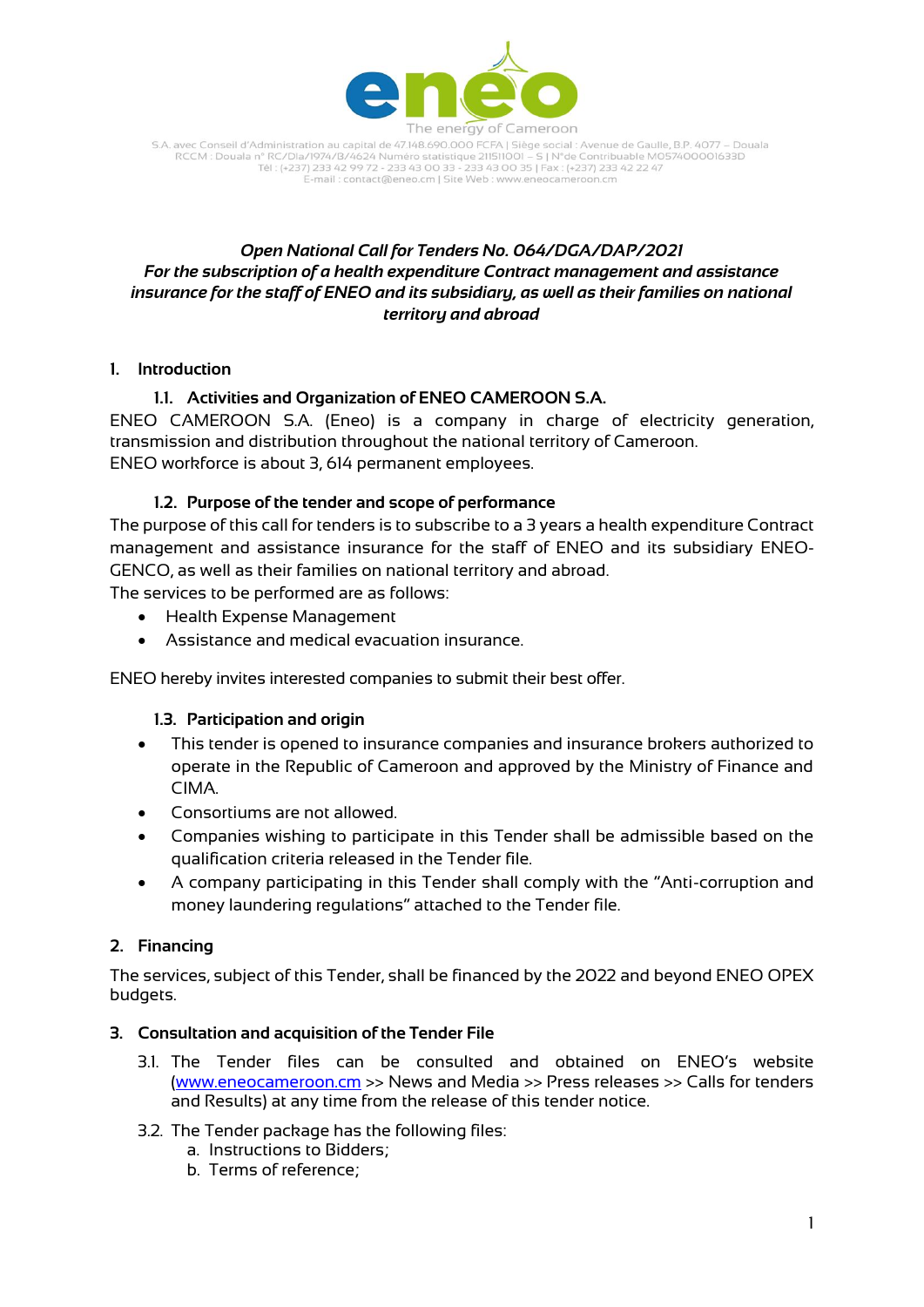

S.A. avec Conseil d'Administration au capital de 47.148.690.000 FCFA | Siège social : Avenue de Gaulle, B.P. 4077 - Douala RCCM : Douala n° RC/Dla/1974/B/4624 Numéro statistique 211511001 – S | N°de Contribuable M057400001633D<br>Tél : (+237) 233 42 99 72 - 233 43 00 33 - 233 43 00 35 | Fax : (+237) 233 42 22 47 E-mail : contact@eneo.cm | Site Web : www.eneocameroon.cm

- c. Price Schedule
- d. Technical proposal submission forms
- e. Financial proposal submission forms
- f. Administrative documents
- g. Evaluation and selection criteria
- h. Commitment forms:
	- h1. Intent to bid form;
	- h2. Due Diligence Questionnaire;
	- h3. Provisions relating to the fight against corruption and money laundering.

#### **4. Submission Process**

- 4.1. In response to this Tender, companies shall submit:
	- Administrative documents;
	- **•** Technical bids:
	- Financial bids.
- 4.2. The preparation and submission of bids shall be done as provided for by this Call for Tenders and the Instructions to bidders given in the Tender file.

### **4.3. Complete bids shall be submitted no later than Friday, August 27th, 2021 at 12.00 AM (local time).**

#### **5. Selection Method**

Bidders shall be selected based on the best cost/quality evaluation criteria in accordance with the Tender files.

## **6. Communication**

6.1. All the questions related to this tender shall be addressed exclusively by email at: [Eneo.tenders@eneo.cm](mailto:Eneo.tenders@eneo.cm)

**Subject:** *Call for tenders#064/DGA/DAP/2021\_Renewal of the Health expenditure management contract*

- 6.2. ENEO shall respond to bidders questions starting from the released of this tender till 5 days before the bid submission date. Communication by phone is not allowed.
- 6.3. No industrial property information shall be provided in the questions; answers to a bidder's questions during the Tender process shall be broadcast to all the other bidders.
- 6.4. Communications during this Tender process shall be considered as confidential information and industrial property (Bidders shall not disclose this tender and any related information).
- 6.5. **Any contact made by any bidder, directly with ENEO staff or board members concerning this Tender, shall be a violation of the criteria for responding to this call for tenders and might result in the elimination of the bidder**.